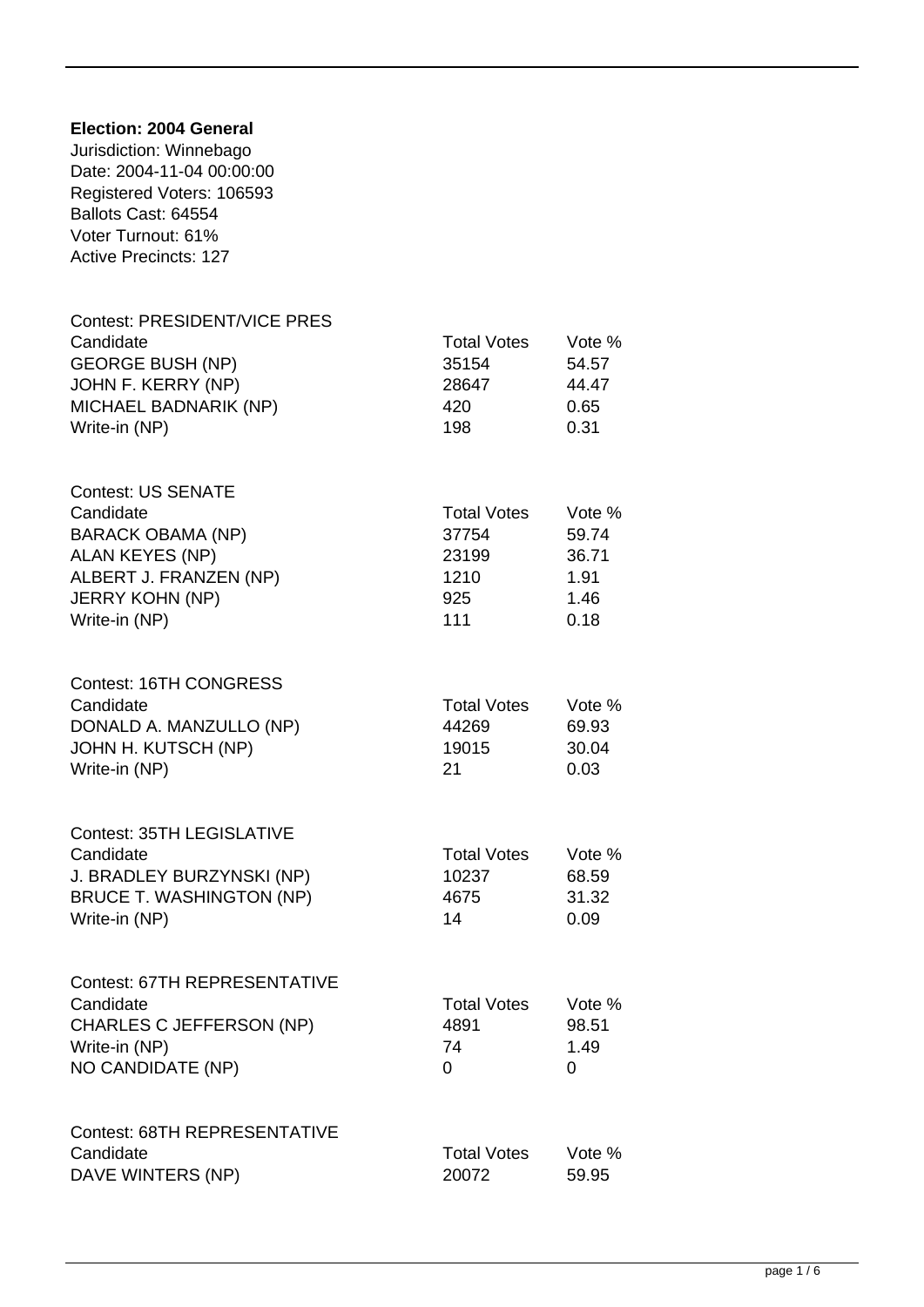| CARROLL W. BRUMFIELD (NP)<br>Write-in (NP)                                                                            | 13390<br>18                                   | 39.99<br>0.05                    |
|-----------------------------------------------------------------------------------------------------------------------|-----------------------------------------------|----------------------------------|
| <b>Contest: 69TH REPRESENTATIVE</b><br>Candidate<br>RONALD A. WAIT (NP)<br>Write-in (NP)<br>NO CANDIDATE (NP)         | <b>Total Votes</b><br>12950<br>92<br>$\Omega$ | Vote %<br>99.29<br>0.71<br>0     |
| <b>Contest: 89TH REPRESENTATIVE</b><br>Candidate<br><b>JIM SACIA (NP)</b><br>Write-in (NP)<br>NO CANDIDATE (NP)       | <b>Total Votes</b><br>6758<br>38<br>$\Omega$  | Vote %<br>99.44<br>0.56<br>0     |
| <b>Contest: AUDITOR</b><br>Candidate<br>W. THOMAS (TOM) ROSS (NP)<br>Write-in (NP)<br>NO CANDIDATE (NP)               | <b>Total Votes</b><br>48493<br>525<br>0       | Vote %<br>98.93<br>1.07<br>0     |
| <b>Contest: CIRCUIT CLERK</b><br>Candidate<br><b>MARC GASPARINI (NP)</b><br>DARLENE GULBRANTSON (NP)<br>Write-in (NP) | <b>Total Votes</b><br>36881<br>24725<br>25    | Vote %<br>59.84<br>40.12<br>0.04 |
| <b>Contest: COUNTY CORONER</b><br>Candidate<br>ELIZABETH S FIDUCCIA (NP)<br>Write-in (NP)<br><b>NO CANDIDATE (NP)</b> | <b>Total Votes</b><br>56297<br>206<br>0       | Vote %<br>99.64<br>0.36<br>0     |
| <b>Contest: RECORDER</b><br>Candidate<br>KENNETH W. STAAF (NP)<br><b>CLINT LITTLE (NP)</b><br>Write-in (NP)           | <b>Total Votes</b><br>38553<br>22073<br>24    | Vote %<br>63.57<br>36.39<br>0.04 |
| <b>Contest: STATES ATTORNEY</b><br>Candidate<br>PAUL A. LOGLI (NP)<br>Write-in (NP)                                   | <b>Total Votes</b><br>54586<br>358            | Vote %<br>99.35<br>0.65          |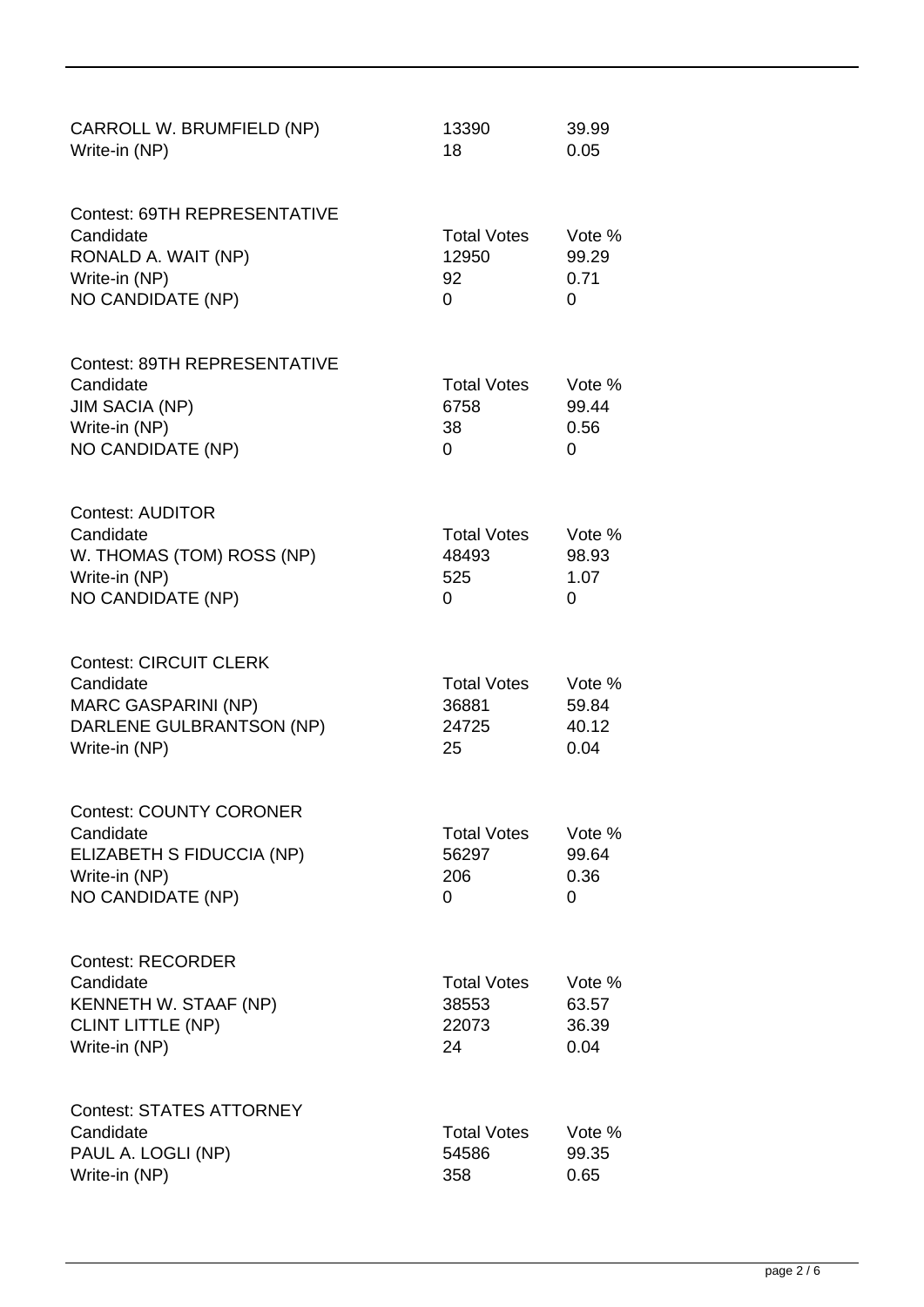| NO CANDIDATE (NP)                                                                                                      | 0                                          | $\overline{0}$                   |
|------------------------------------------------------------------------------------------------------------------------|--------------------------------------------|----------------------------------|
| <b>Contest: COUNTY BOARD CHAIR</b><br>Candidate<br><b>SCOTT CHRISTIANSEN (NP)</b><br>PAUL GORSKI (NP)<br>Write-in (NP) | <b>Total Votes</b><br>33687<br>27473<br>35 | Vote %<br>55.05<br>44.89<br>0.06 |
| Contest: ESR (LEE&OGLE)<br>Candidate<br>AMY JO CLEMENS (NP)<br>NO CANDIDATE (NP)<br>Write-in (NP)                      | <b>Total Votes</b><br>240<br>0<br>0        | Vote %<br>100<br>0<br>0          |
| <b>Contest: RET D2 HUTCHINSON</b><br>Candidate<br>YES (NP)<br>NO (NP)                                                  | <b>Total Votes</b><br>45815<br>7104        | Vote %<br>86.58<br>13.42         |
| Contest: RET D17 ZENOFF<br>Candidate<br>YES (NP)<br>NO (NP)                                                            | <b>Total Votes</b><br>46415<br>7184        | Vote %<br>86.6<br>13.4           |
| Contest: RET D17 HOLMGREN<br>Candidate<br>YES (NP)<br>NO (NP)                                                          | <b>Total Votes</b><br>47075<br>6506        | Vote %<br>87.86<br>12.14         |
| Contest: V MACHESNEY SPEED LIMIT<br>Candidate<br>NO (NP)<br>YES (NP)                                                   | <b>Total Votes</b><br>4757<br>4393         | Vote %<br>51.99<br>48.01         |
| Contest: HUSD 122 EDU TAX RATE<br>Candidate<br>NO (NP)<br>YES (NP)                                                     | <b>Total Votes</b><br>11073<br>7184        | Vote %<br>60.65<br>39.35         |
| <b>Contest: C VALLEY FIRE DIST</b><br>Candidate<br>YES (NP)                                                            | <b>Total Votes</b><br>6206                 | Vote %<br>59.31                  |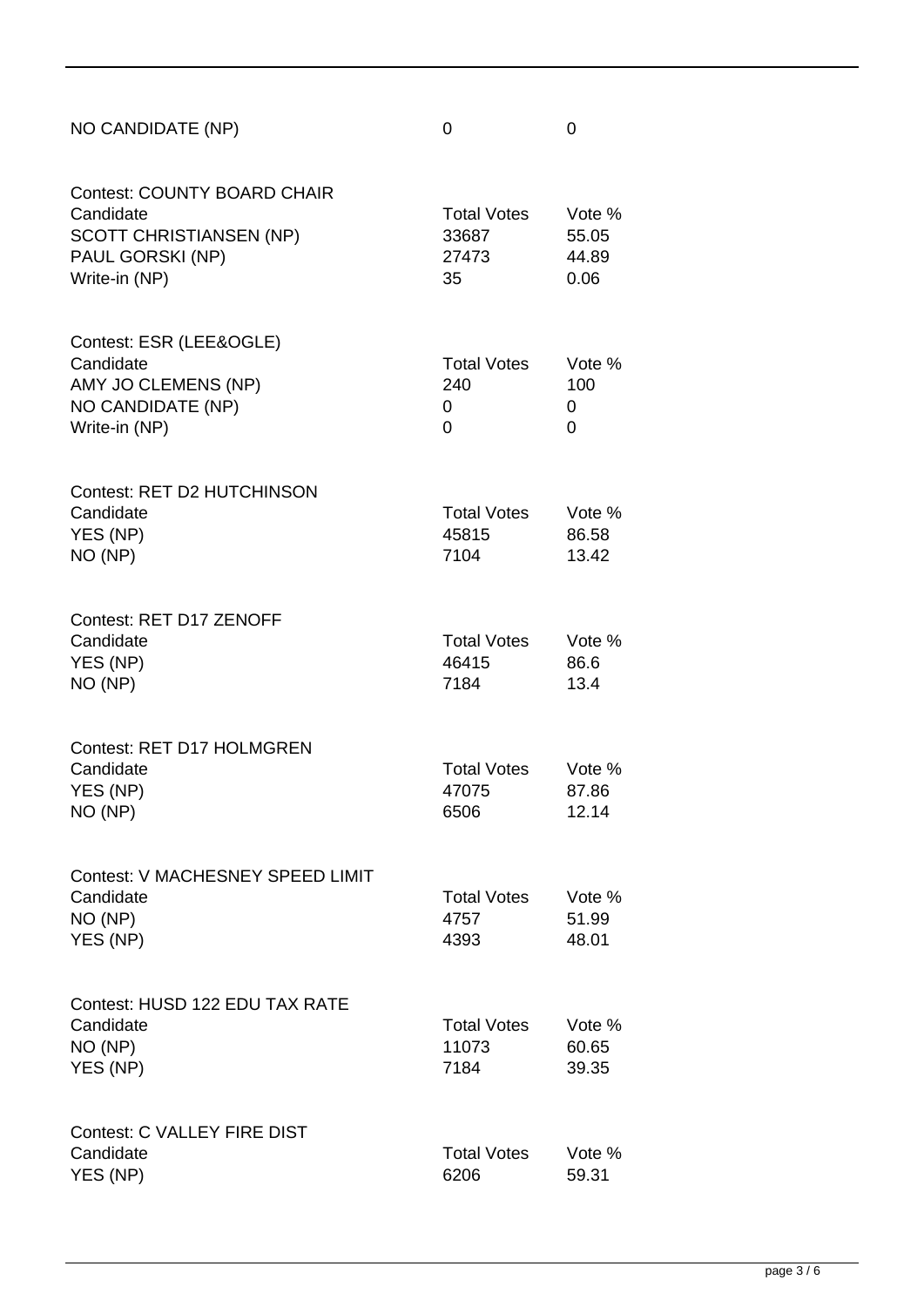| NO (NP)                                                                                                           | 4257                                    | 40.69                            |
|-------------------------------------------------------------------------------------------------------------------|-----------------------------------------|----------------------------------|
| <b>Contest: HARLEM FOREST PRESERVE</b><br>Candidate<br>YES (NP)<br>NO (NP)                                        | <b>Total Votes</b><br>11186<br>4040     | Vote %<br>73.47<br>26.53         |
| <b>Contest: HARLEM TWP GAMBLING</b><br>Candidate<br>YES (NP)<br>NO (NP)                                           | <b>Total Votes</b><br>9295<br>6964      | Vote %<br>57.17<br>42.83         |
| <b>Contest: HARLEM TWP GREEN SPACE</b><br>Candidate<br>YES (NP)<br>NO (NP)                                        | <b>Total Votes</b><br>10061<br>4761     | Vote %<br>67.88<br>32.12         |
| Contest: COUNTY BOARD DIST 1<br>Candidate<br>DENNIS S. OWENS (NP)<br>Write-in (NP)<br>NO CANDIDATE (NP)           | <b>Total Votes</b><br>8443<br>59<br>0   | Vote %<br>99.31<br>0.69<br>0     |
| <b>Contest: COUNTY BOARD DIST 2</b><br>Candidate<br>JIM WEBSTER (NP)<br>Write-in (NP)<br>NO CANDIDATE (NP)        | <b>Total Votes</b><br>8261<br>62<br>0   | Vote %<br>99.26<br>0.74<br>0     |
| <b>Contest: COUNTY BOARD DIST 3</b><br>Candidate<br>DAVID KRIENKE (NP)<br>DOUGLAS R. AURAND (NP)<br>Write-in (NP) | <b>Total Votes</b><br>5514<br>5169<br>5 | Vote %<br>51.59<br>48.36<br>0.05 |
| <b>Contest: COUNTY BOARD DIST 4</b><br>Candidate<br>JOHN H. HARMON (NP)<br><b>BETH WAIT (NP)</b><br>Write-in (NP) | <b>Total Votes</b><br>1760<br>1434<br>3 | Vote %<br>55.05<br>44.85<br>0.09 |

Contest: COUNTY BOARD DIST 5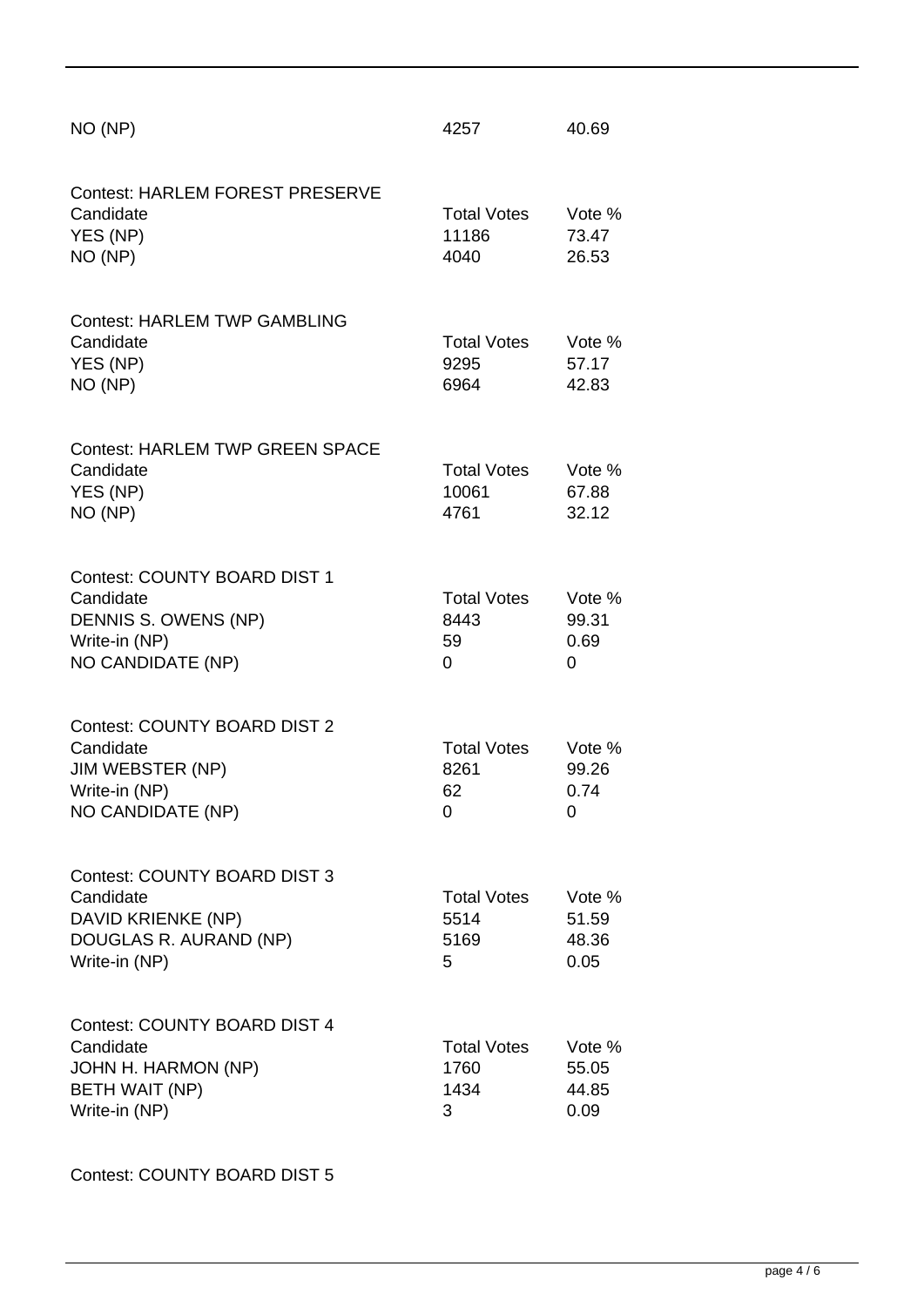| Candidate<br>PETER M PETE MACKAY (NP)<br>TERRY A. SKOGSBERG (NP)<br>Write-in (NP)                                      | <b>Total Votes</b><br>4456<br>2946<br>1 | Vote %<br>60.19<br>39.79<br>0.01 |
|------------------------------------------------------------------------------------------------------------------------|-----------------------------------------|----------------------------------|
| <b>Contest: COUNTY BOARD DIST 6</b><br>Candidate<br>DOROTHY REDD (NP)<br><b>JOSHUA WEST (NP)</b><br>Write-in (NP)      | <b>Total Votes</b><br>1096<br>577<br>3  | Vote %<br>65.39<br>34.43<br>0.18 |
| <b>Contest: COUNTY BOARD DIST 7</b><br>Candidate<br><b>WILLIAM B PETERSON (NP)</b><br>POLLY BERG (NP)<br>Write-in (NP) | <b>Total Votes</b><br>780<br>721<br>1   | Vote %<br>51.93<br>48<br>0.07    |
| <b>Contest: COUNTY BOARD DIST 8</b><br>Candidate<br>PHILLIP R. JOHNSON (NP)<br>NANCY EDWARDSEN (NP)<br>Write-in (NP)   | <b>Total Votes</b><br>4169<br>3342<br>4 | Vote %<br>55.48<br>44.47<br>0.05 |
| Contest: COUNTY BOARD DIST 9<br>Candidate<br>PATTI THAYER (NP)<br><b>JUSTIN D. KROHN (NP)</b><br>Write-in (NP)         | <b>Total Votes</b><br>2338<br>2236<br>6 | Vote %<br>51.05<br>48.82<br>0.13 |
| Contest: COUNTY BOARD DIST 10<br>Candidate<br><b>BOB KINNISON (NP)</b><br>Write-in (NP)<br>NO CANDIDATE (NP)           | <b>Total Votes</b><br>1088<br>7<br>0    | Vote %<br>99.36<br>0.64<br>0     |
| Contest: COUNTY BOARD DIST 13<br>Candidate<br><b>RICK POLLACK (NP)</b><br><b>MELISSA LEWIS (NP)</b><br>Write-in (NP)   | <b>Total Votes</b><br>98<br>60<br>0     | Vote %<br>62.03<br>37.97<br>0    |
| Contest: COUNTY BOARD D13 UNEX<br>Candidate                                                                            | <b>Total Votes</b>                      | Vote %                           |